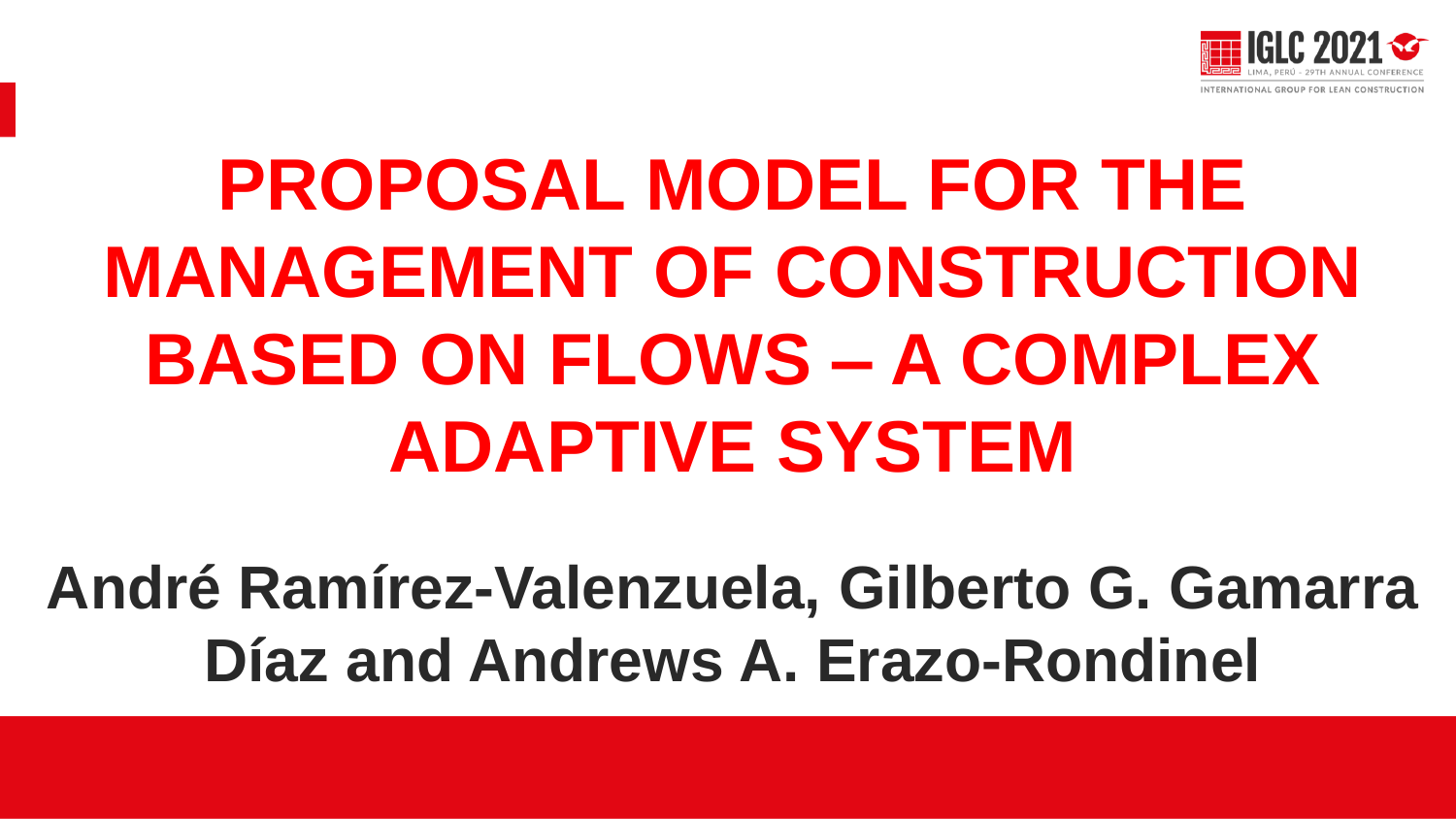

### **AGENDA**

- Evolution of production construction systems
- Project management in construction with a complexity approach
- Flows based construction management model
- Organization Characteristics
- Conclusions and Recommendations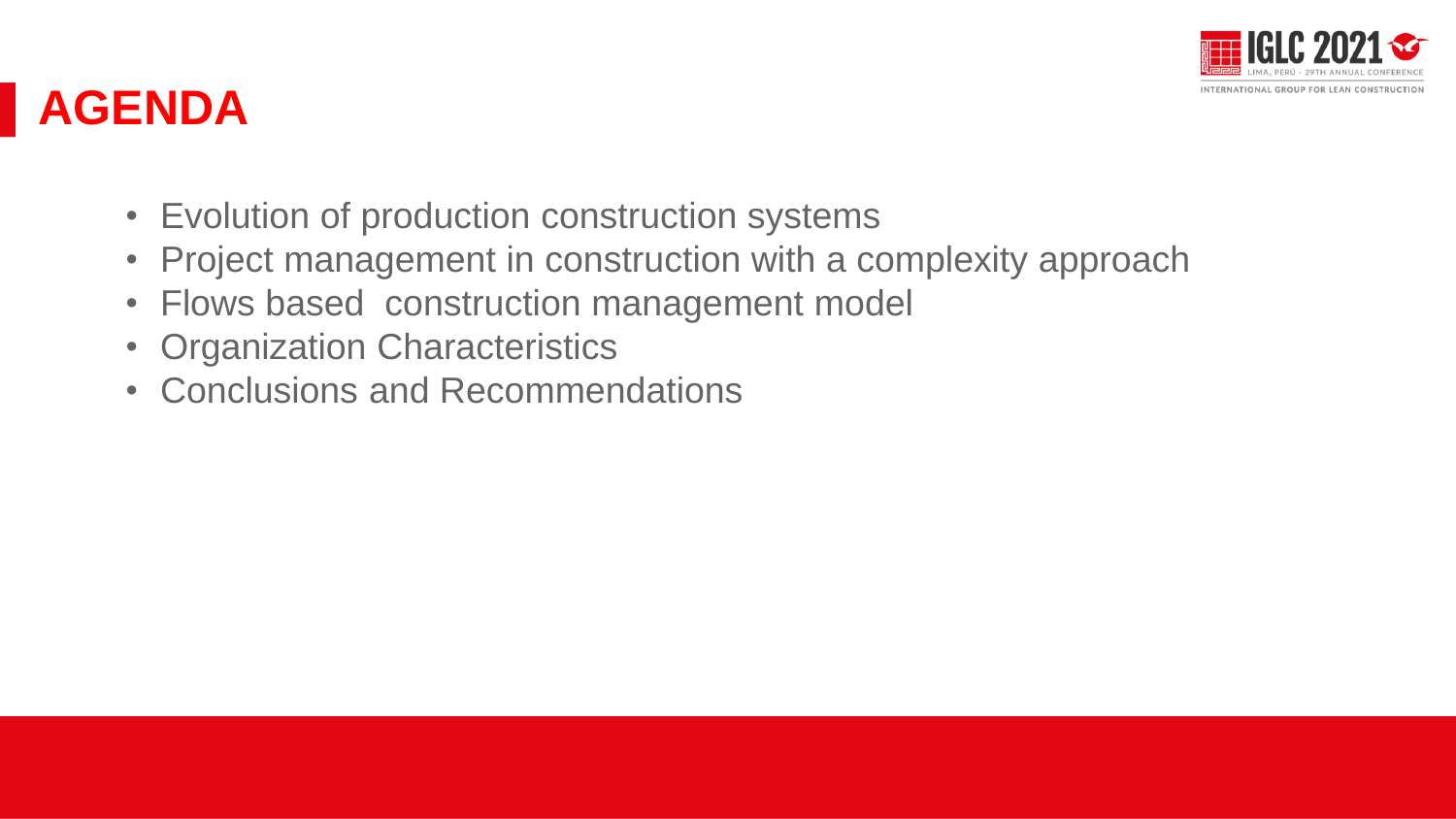

### **VFO MODEL**

Koskela (2007) propose a new development of TFV theory, orienting it with the vision of Shingo (1988) in its flow network model, arguing that to manage construction. The three sub-theories of the TFV model must be considered and integrated: (T) Transformation, workoriented (flow of subjects or operations), (F) Flow, oriented to spatial and temporal movements of materials and information exchange; and (V) Generation of Value (flow of objects or processes).

Bertelsen, and Bonke (2011), where they mentioned that value is the main objective of managing flows and executing

operations (Value – Flow – Operation).



production model: Case Pre-armed Steel in Zapata-Column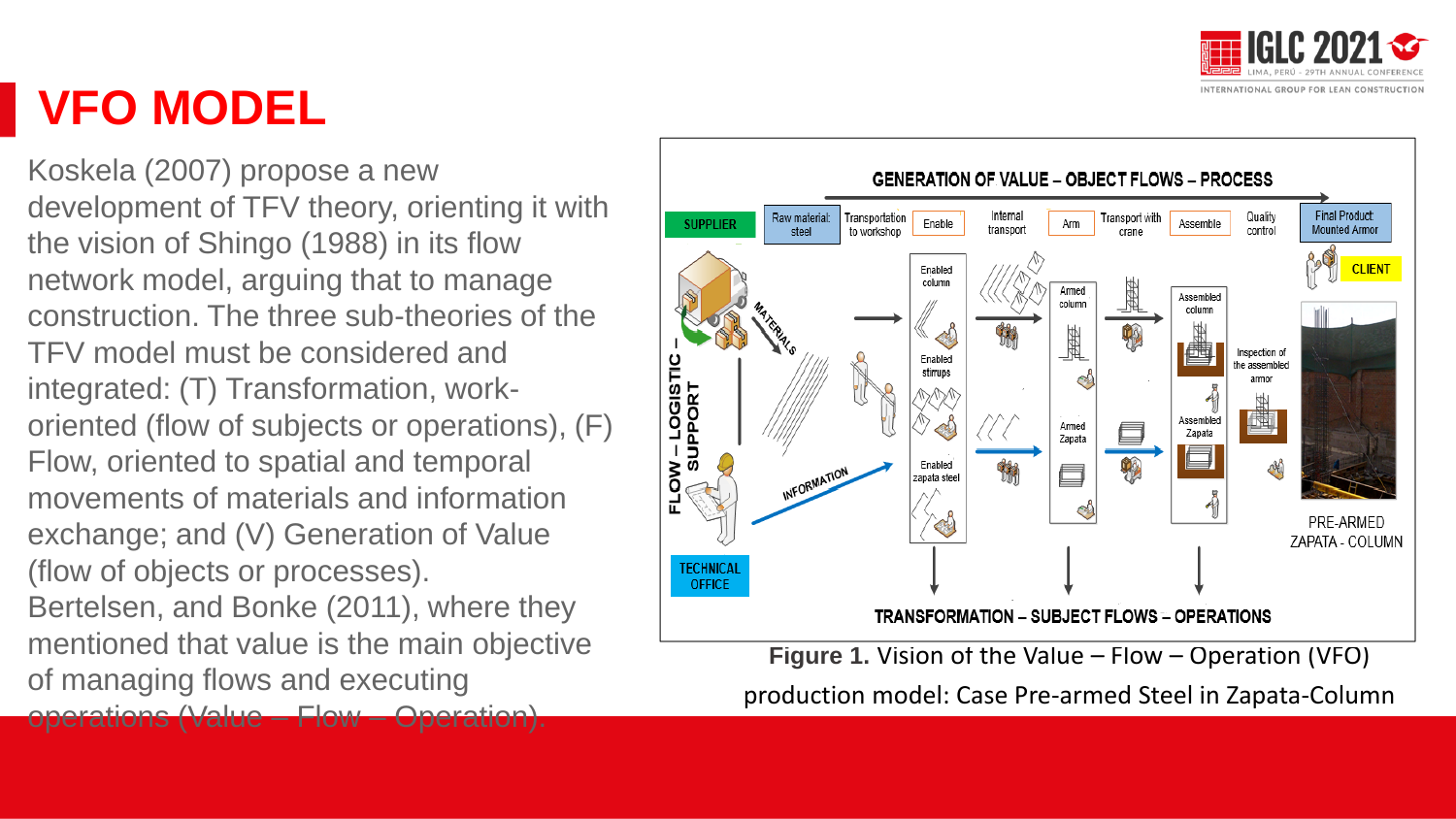

#### **PROJECT MANAGEMENT IN CONSTRUCTION**

| <b>Production model</b> |                  | <b>Conversion model</b><br>(PMI) | Model TFV<br>(Koskela and Howell (2002).                   |
|-------------------------|------------------|----------------------------------|------------------------------------------------------------|
| <b>Management</b>       | <b>Planning</b>  | Operational<br>planning.         | Planification and organization.                            |
|                         | <b>Execution</b> | Order - execution.               | Bidirectional communication.                               |
|                         | <b>Control</b>   | Standard<br>performance.         | Identify errors. Proposal for<br>improvement and learning. |

**Table 1.** Construction Project Management Approaches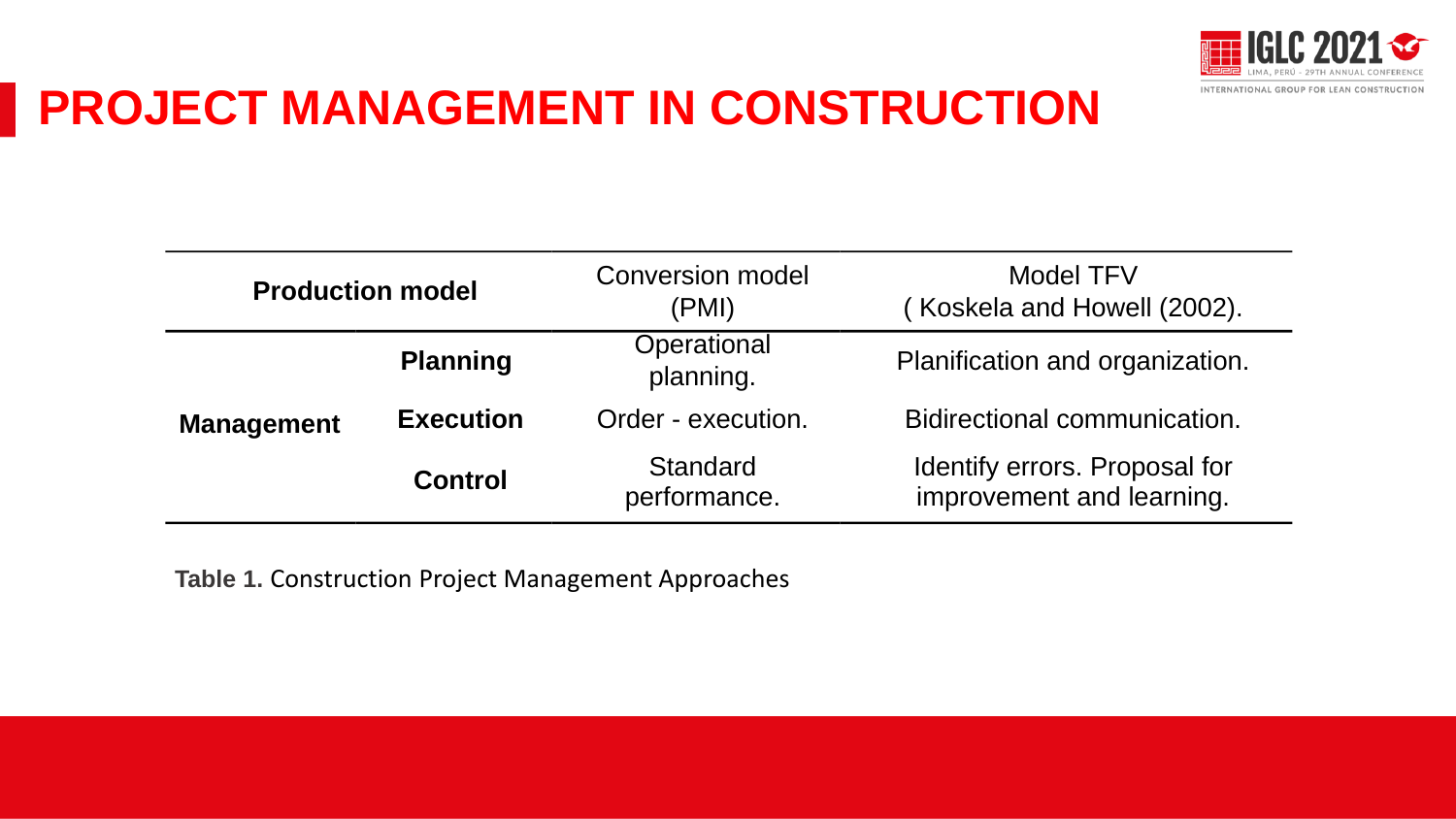### **PROJECT MANAGEMENT IN CONSTRUCTION COMPLEXITY APPROACH**

Bertelsen S. & Koskela L. (2005) propose to manage construction projects under the following complexity approaches.





INTERNATIONAL GROUP FOR LEAN CONSTRUCTION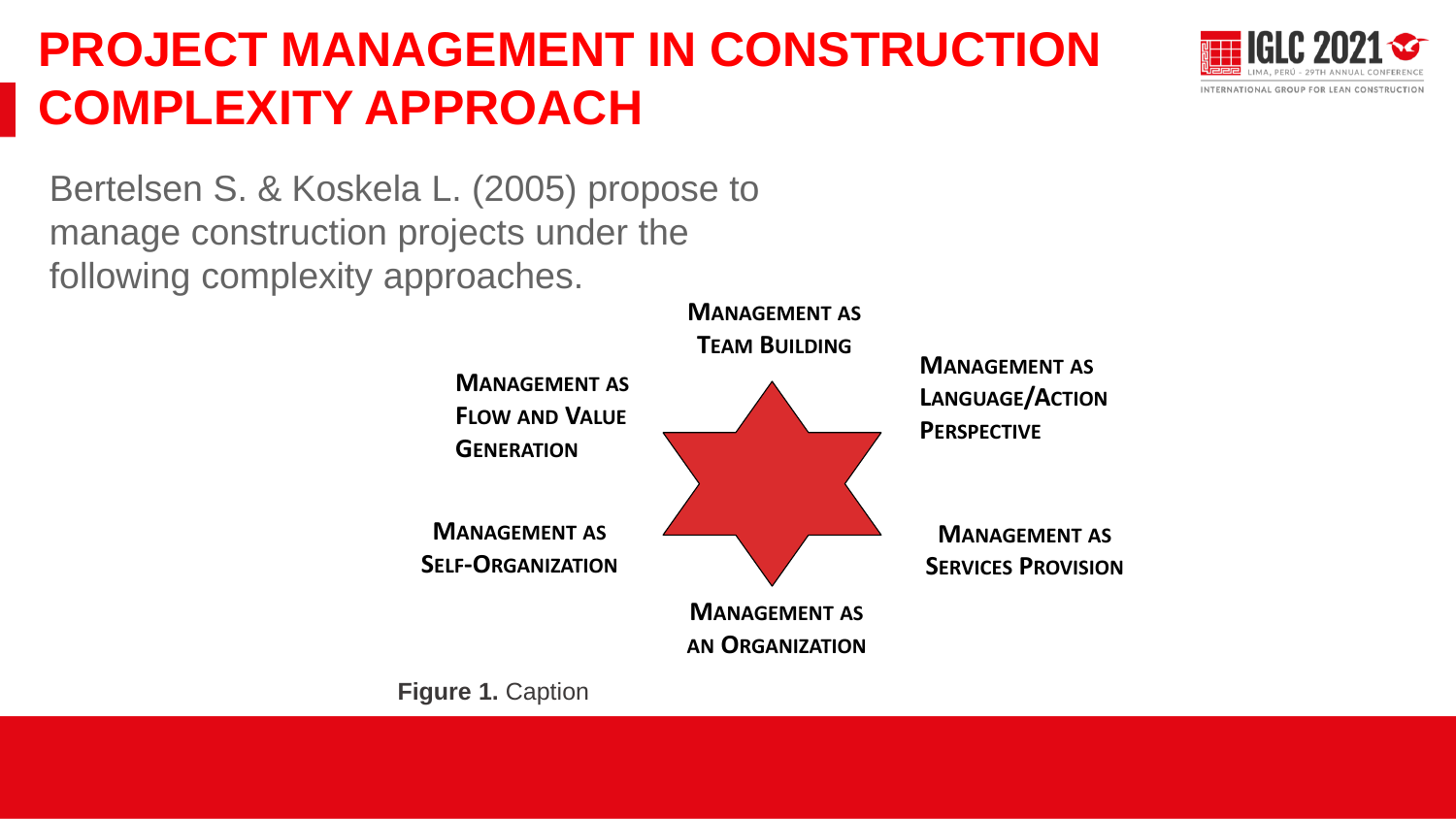#### **PROPOSAL FOR A FLOW BASED CONSTRUCTION GIGLE 20** INTERNATIONAL GROUP FOR LEAN CONSTRUCTION **MANAGEMENT MODEL**



The components of the model:

| 1. FV: Value Flow or Process     | 4. FA: Supply Flow |
|----------------------------------|--------------------|
| 2. FO: Subjet Flow or Operations | 5. FL: Layout Flow |
| 3. FI: Information Flow          | 6. FC: Cost Flow   |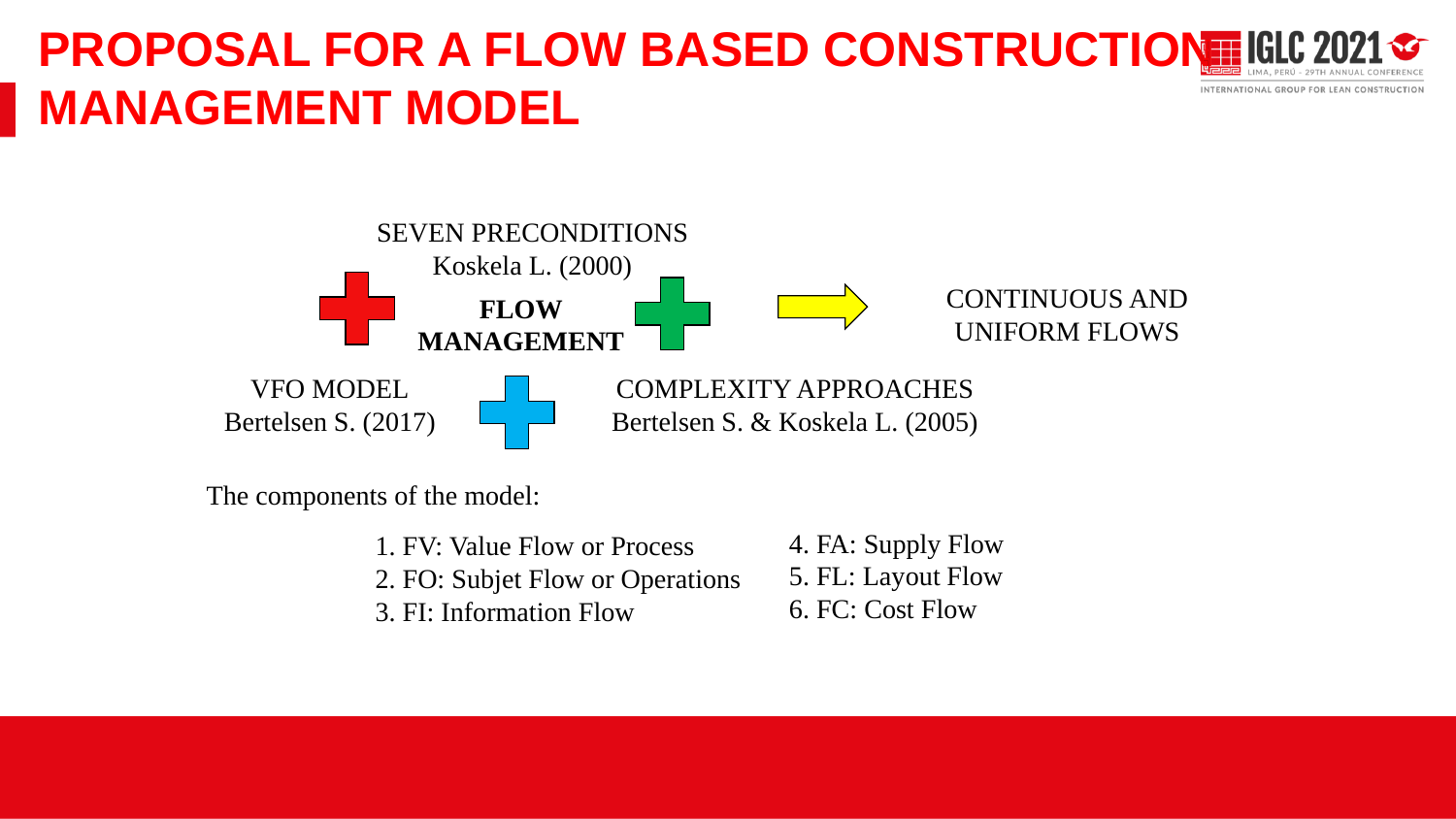#### **PROPOSAL FOR A FLOW BASED CONSTRUCTION FIGLE 2021 &** INTERNATIONAL GROUP FOR LEAN CONSTRUCTION **MANAGEMENT MODEL**

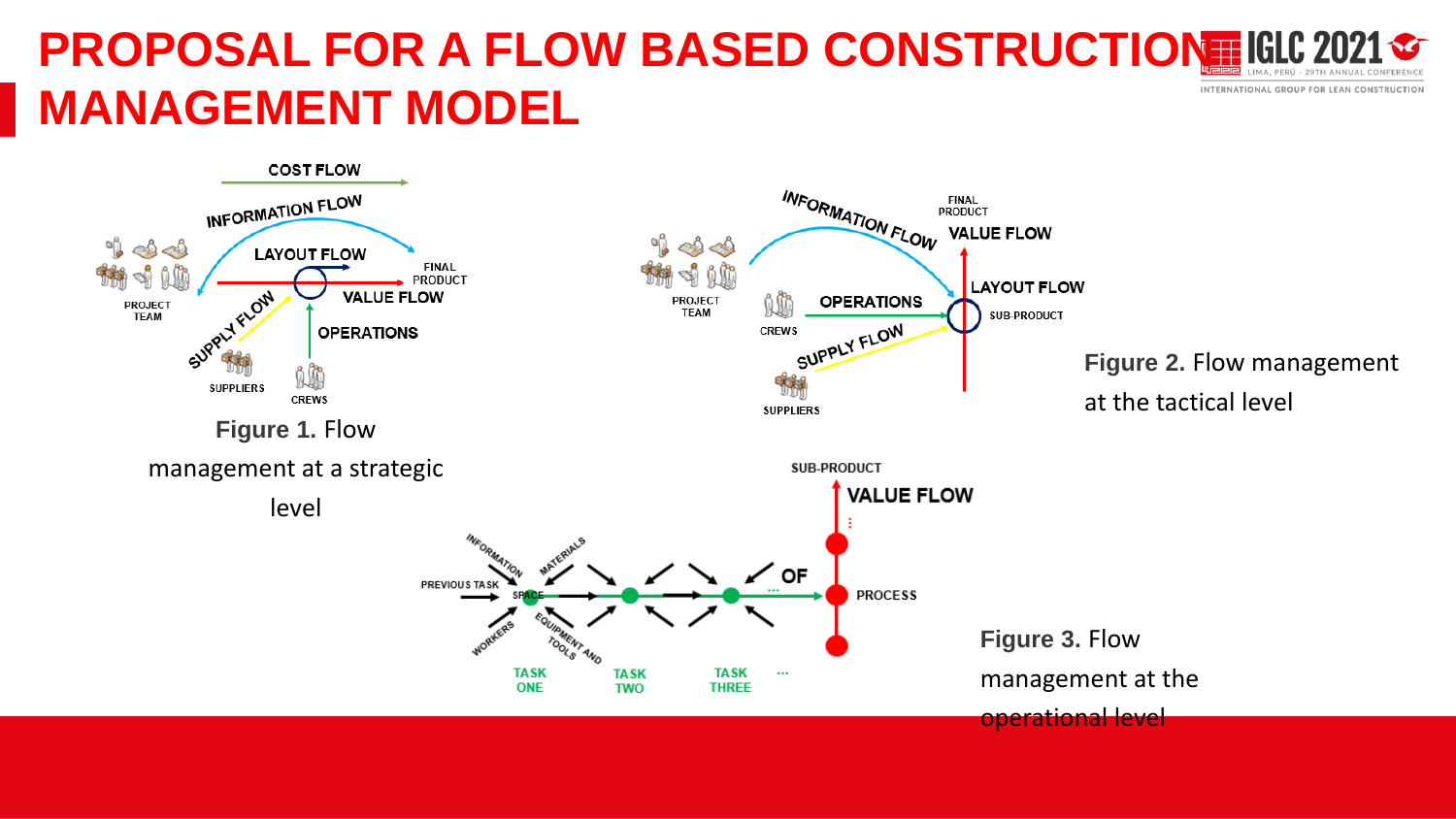

### **ORGANIZATION CHARACTERISTICS**

#### **COMPLEX ADAPTATIVE SYSTEM**

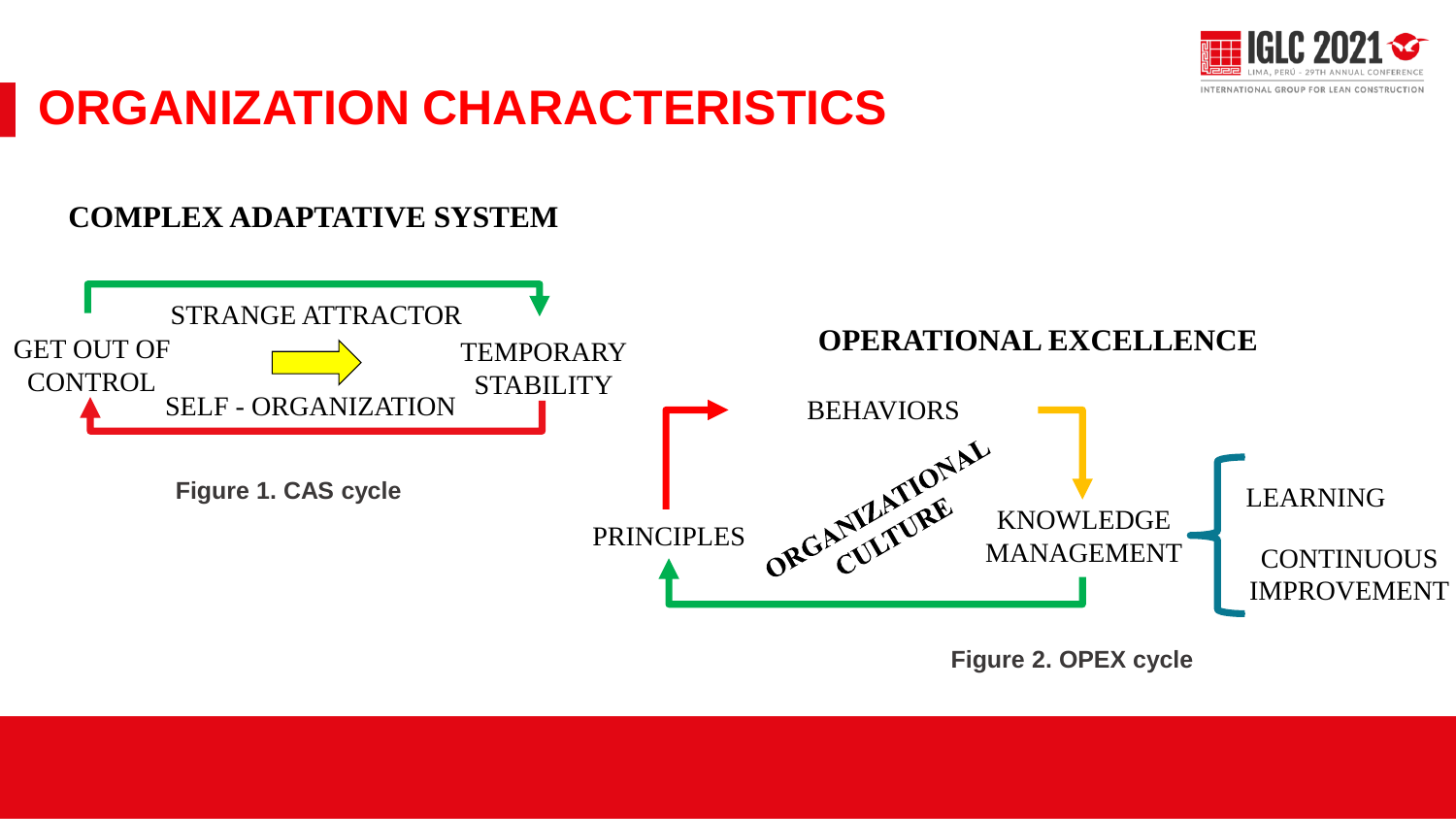### **RECOMMENDATIONS AND FUTURE RESEARCH LINES**

#### Location-Based Management before Activity-Based Management

The development of the product under construction is determined by the evolution of the location.



#### Risk Management before Constraint Management

Constraint: Something that prevents the start, progress or completion of a task.

threat that could damage the flow. A first attempt to manage risk focuses on paying particular attention to the enemies of the flow: Mura, Muri, and Muda.

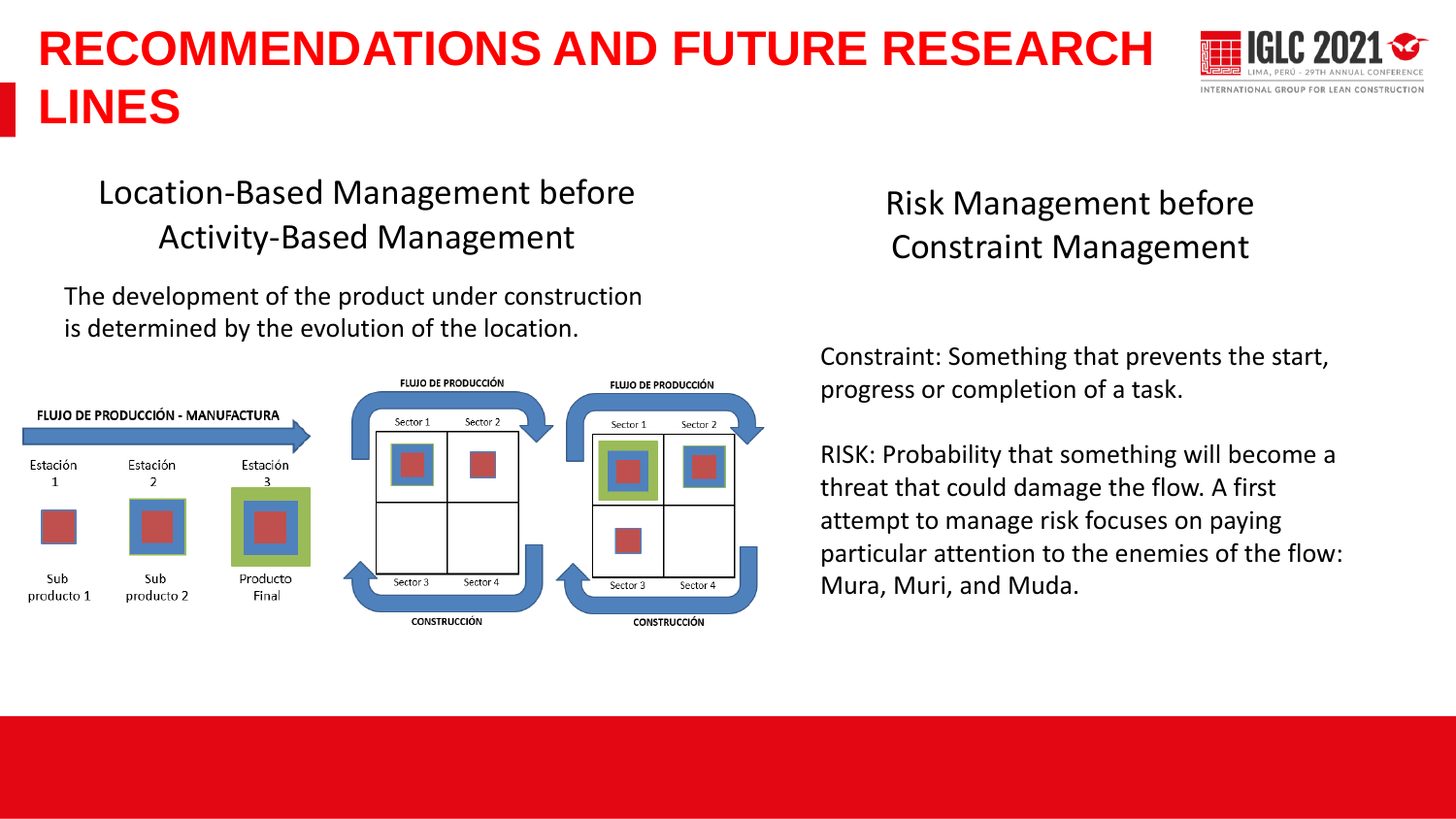

### **CONCLUSIONS**

The proposed model offers the possibility of a holistic analysis of the production system under construction, considering flow management as a basis.

It is considered appropriate to change the paradigm of identifying constraints by the risk management of the flow at all levels.



The perspectives and approaches of complexity open a new panorama in construction management, showing the people's importance and influence.

We recommend carrying out future investigations of each of the flows described in the proposal of the management model. All are equally important, but concerning which flow the project team wants to optimize, the team should consider this a critical flow within the model and perform the